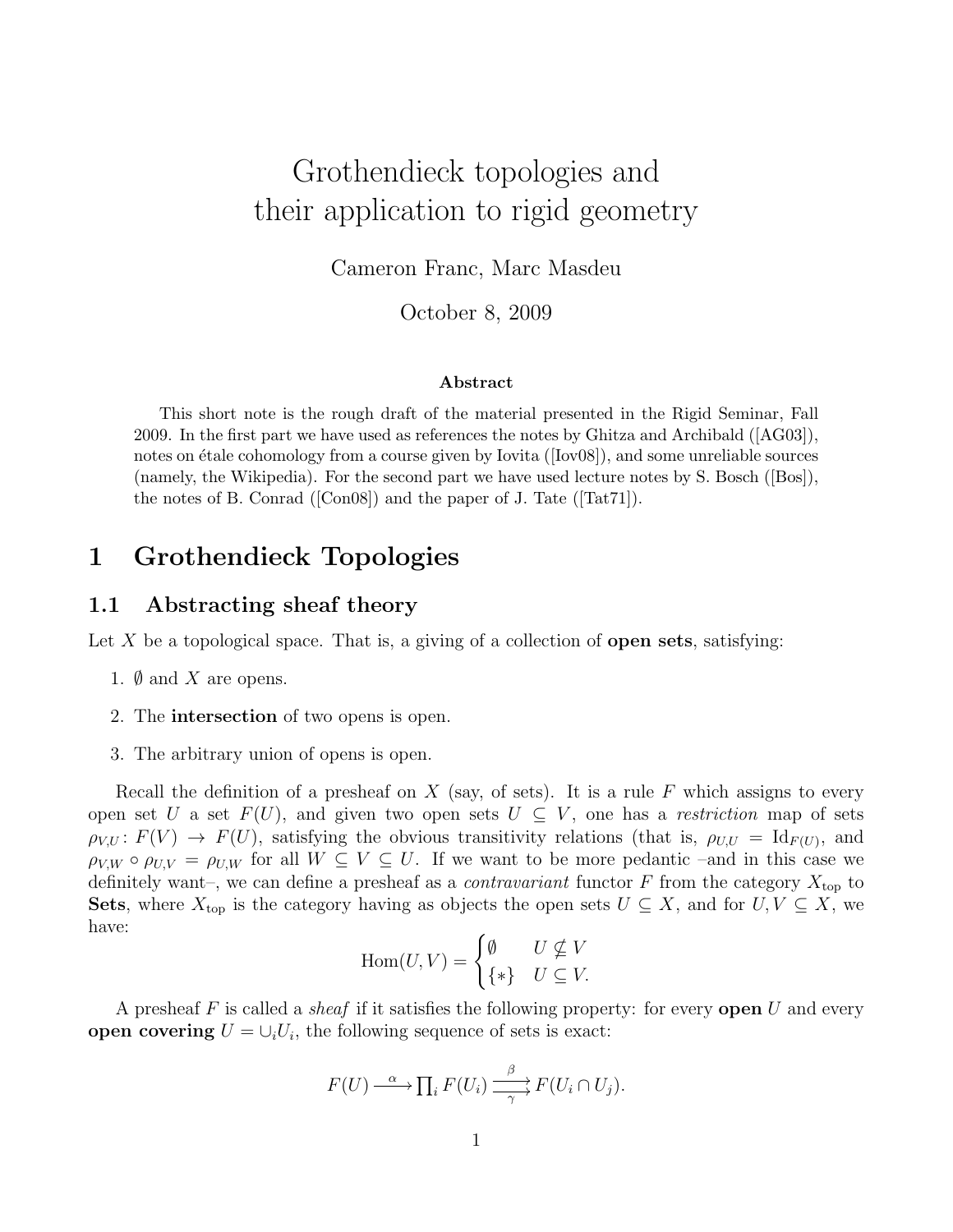The map  $\alpha$  is the product of the restrictions  $F(U) \to F(U_i)$ , and the maps  $\beta, \gamma$  are defined as follows:  $\beta((f_i)_i) = (g_{ij})_{i,j}$ , where:

$$
(g_{ij})_{i,j} := f_i|_{U_i \cap U_j},
$$

and  $\gamma((f_i)_i) = (h_{ij})_{i,j}$ , with:

$$
(h_{ij})_{i,j} := f_j|_{U_i \cap U_j}.
$$

By exact we mean that:

- 1. The map  $\alpha$  is injective, and
- 2. The image of  $\alpha$  is the *equalizer* of  $\beta$  and  $\gamma$ .

Again in more informal terms, this means:

- 1. If two sections  $f, g \in F(U)$  agree on  $U_i$  for all i, then  $f = g$ .
- 2. If we are given elements  $f_i \in F(U_i)$  such that they agree on the intersections, then there is an element  $f \in F(U)$  (which is necessarily unique, because of the previous condition) that gives all the  $f_i$  by restriction.

These two properties are together called the sheaf axiom, and can be summarized as follows: the sections of a sheaf are determined by their restrictions to coverings.

We want to be able to do sheaf theory without necessarily having a topology, or allowing more or less opens, and more or less coverings.

### 1.2 Grothendieck's idea

The most general definition of Grothendieck topology uses the concept of sieves. Since the author didn't know of this definition before preparing the lecture, this is a good excuse to introduce it:

**Definition 1.1.** Let C be a category. A sieve S on an object X of C is a subfunctor of  $Hom(-, X)$ .

In more down-to-earth words, it is a rule that selects, for every object  $X'$  of  $C$ , a subset  $S(X')$ of  $\text{Hom}(X', X)$ .

Let S be a sieve on X, and let  $f: Y \to X$  be a morphism in C. Then we can construct a sieve  $f^*S$  on Y, by:

$$
(f^*S) := S \times_{\text{Hom}(-,X)} \text{Hom}(-,Y).
$$

That is, given an object  $Y'$ ,

$$
(f^*S)(Y') = \{ g \in \text{Hom}(Y', Y) \mid f \circ g \in S(Y') \}.
$$

Here is the definition of Grothendieck topology:

**Definition 1.2.** A Grothendieck topology T consists of the following data: a category, denoted Cat T, along with a collection of *covering sieves*, denoted Cov T. This means that, for each object X of Cat T, there is a distinguished collection of sieves on X. These are subject to the following axioms:

1. (identity): The functor  $Hom(-, X)$  is a covering sieve on X, for each object X.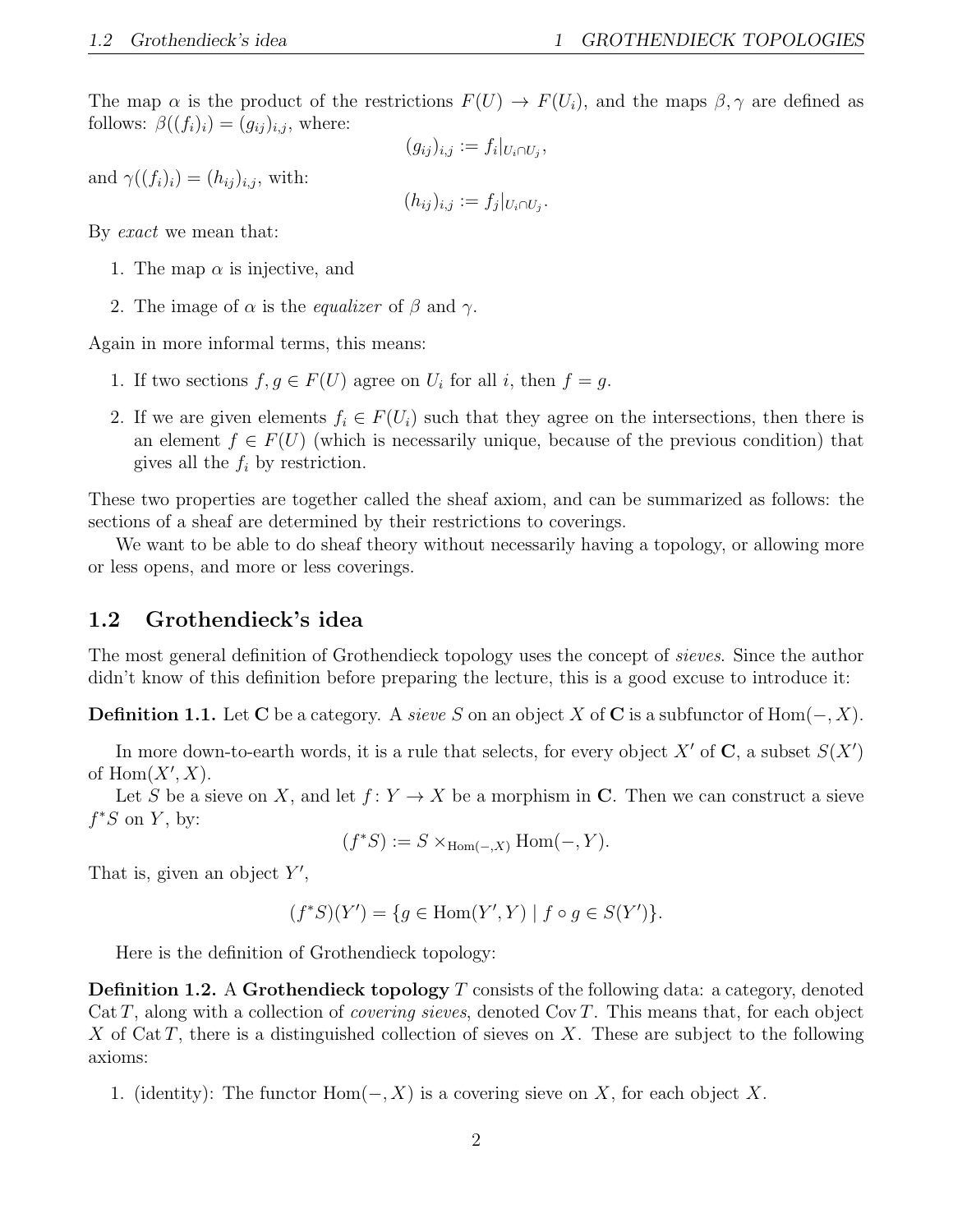- 2. (base change): If S is a covering sieve on X and  $f: Y \to X$  is a morphism, then  $f^*S$  is a covering sieve on Y.
- 3. (local character): Let S be a covering sieve on X, and let R be any sieve. If for each object Y and each morphism  $f \in S(Y)$  the pullback  $f^*R$  is a covering sieve on Y, then R is a covering sieve on X.

Assume now that the category C has fiber products. Then

**Definition 1.3.** A Grothendieck topology  $T$  consists of the following data: a category, denoted  $Cat T$ , along with a collection of *coverings*, denoted  $Cov T$ . By a collection of coverings we mean that  $Cov T$  contains families of morphisms:

$$
\{\phi_i\colon U_i\to U\}_{i\in I},
$$

where  $U, U_i$  are objects in Cat T and  $\phi_i$  is a morphism in Cat T. These families must satisfy the following axioms:

- 1. (trivial covering):If  $V \to U$  is an isomorphism in Cat T, then  $\{V \to U\} \in \text{Cov } T$ .
- 2. (base change): If  $\{\phi_i: U_i \to U\}_{i \in I} \in \text{Cov } T$  and  $V \to U$  is any morphism in Cat T, then  $U_i \times_U V$  exists for each  $i \in I$  and:

$$
\{U_i \times_U V \to V\}_{i \in I} \in \text{Cov} \, T.
$$

3. (local character): If  $\{\phi_i: U_i \to U\}_{i \in I} \in \text{Cov } T$  is such that for each  $i \in I$ , there exists  $\{\phi_{ij} : V_{ij} \to U_i\}_{j \in J_i} \in \text{Cov } T$ , then:

$$
\{\phi_i \circ \phi_{ij} \colon V_{ij} \to U\}_{i \in I, j \in J_i} \in \text{Cov } T.
$$

**Definition 1.4.** A presheaf of sets on T is a contravariant functor  $F: Cat T \rightarrow Sets$ .

**Definition 1.5.** A sheaf of sets on T is a presheaf F of sets such that for every  $\{\phi_i: U_i \to U\}_{i \in I} \in$  $\text{Cov } T$ , the sequence:

$$
F(U) \longrightarrow \prod_{i \in I} F(U_i) \xrightarrow[\gamma]{\beta} \prod_{i,j \in I} F(U_i \times_U U_j)
$$

is exact in the sense discussed above. Note that now  $\beta$  and  $\gamma$  are induced by F applied to the natural maps  $U_i \times_U U_j \to U_i$  and  $U_i \times_U U_j \to U_j$ .

### 1.3 Examples

We discuss some examples of Grothendieck topologies. In the next talk we will see the particular examples in which we are interested.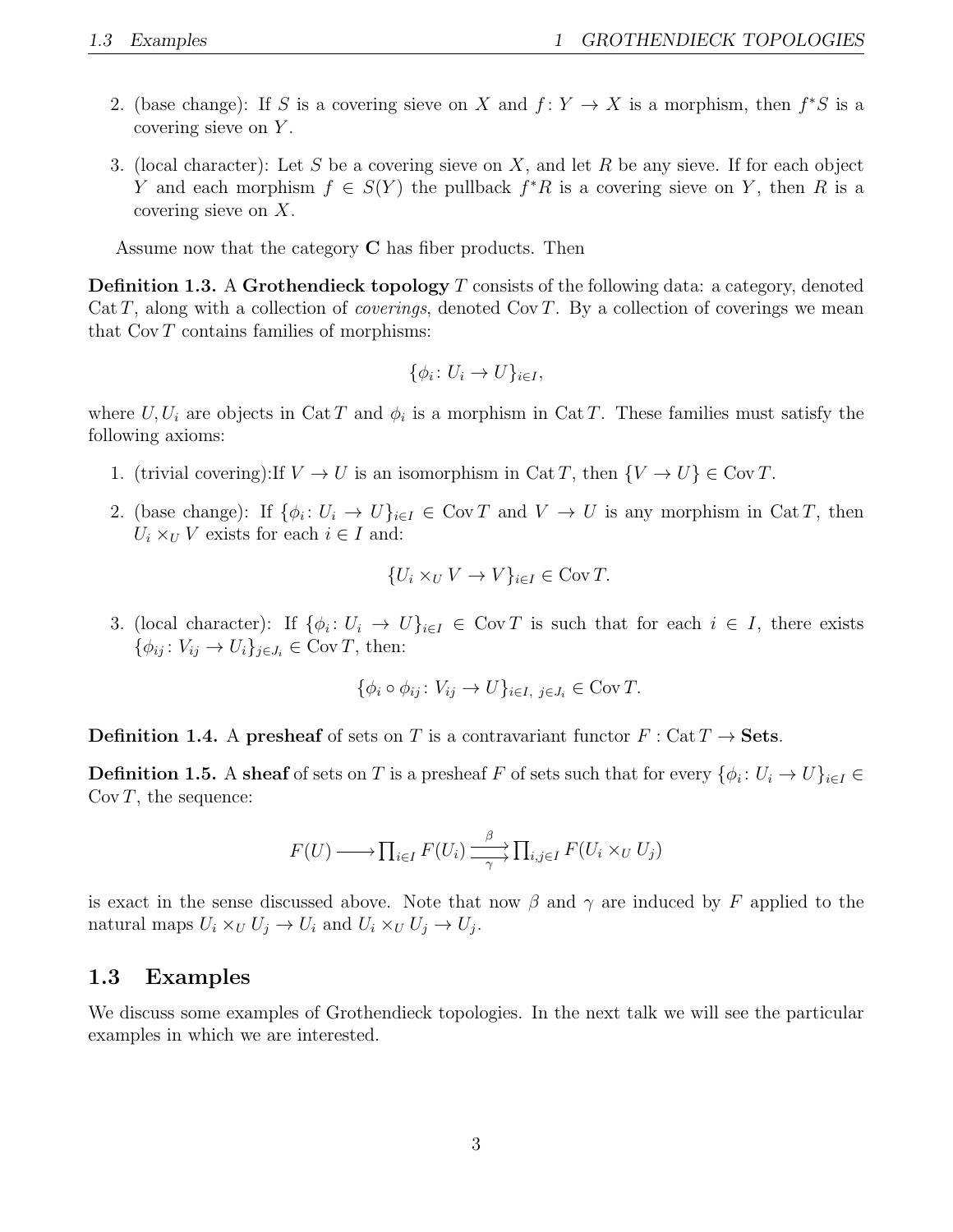1. Let X be a topological space. Let Cat T be the category with objects the open subsets of X and morphisms inclusion. Let  $Cov T$  be the collection of open coverings of open subsets of X. Then T is a Grothendieck topology.

The first axiom of a covering corresponds to the fact that  $U$  is itself a covering of an open subset  $U \subset X$ . The second says that if you have an open covering of U by  $U_i$ 's, and an open covering of each  $U_i$ , then putting all of these together gives an open covering of  $U$ . The third axiom says that if  $\{U_i\}$  is a covering of U, then  $\{V \cap U_i\}$  is a covering of  $U \cap V$ .

- 2. Let X be a set. Let U be a collection of subsets of X, which is closed under finite intersection. Define a Grothendieck topology as before. Note that  $\mathcal U$  can be a proper subcollection of the opens that make  $X$  into a topological space. The notion of Grothendieck topology still makes sense, and this is an example of a topology which is "slightly coarser" than that of the previous example: they will lead to the same sheaf theory.
- 3. Let G be a finite group. Let  $\text{Cat} T_G$  be the category of left G-sets. That is, finite sets with a left-action of G. Let  $Cov T_G$  denote the collection of surjective families of morphisms in Cat  $T_G$ . Then  $T_G$  is a Grothendieck topology. Let's work out what is a sheaf of sets on  $T_G$ . Consider G as a G-set, with left-action given by multiplication. Call this  $\langle G \rangle$ , to distinguish it from the group G. Let  $M := F(\langle G \rangle)$ . This is by definition a set, and we will describe an action of G on it. Given  $\sigma \in G$ , define  $f_{\sigma} : \langle G \rangle \to \langle G \rangle$  by:

$$
f_{\sigma}(g) := g\sigma.
$$

Note that  $f_{\sigma}(hg) = hg\sigma = h(g\sigma) = hf_{\sigma}(g)$ , so that  $f_{\sigma}$  is G-equivariant. This gives a map  $F(f_{\sigma})$ :  $M \to M$ , and we define:

$$
\sigma \cdot m := F(f_{\sigma})(m).
$$

Given  $\sigma, \tau \in G$ , note that  $f_{\sigma\tau} = f_{\tau} \circ f_{\sigma}$ . Then compute:

$$
\sigma \cdot (\tau \cdot m) = F(f_{\sigma}) \circ F(f_{\tau})(m) = F(f_{\tau} \circ f_{\sigma})(m) = F(f_{\sigma \tau})(m) = (\sigma \tau) \cdot m.
$$

So we have defined a left action of G on M.

**Claim.** The functor F is naturally isomorphic to  $\text{Hom}_G(-, M)$ .

*Proof.* Let S be any G-set. Suppose that we write S as a disjoint union,  $S = \bigcup_i S_i$ . Then there is a covering  $j_i: S_i \to S$ . Applying the sheaf axiom and noticing that  $S_i \times_S S_j$  is nonempty only when  $i = j$  and that in this case the two projections coincide, we obtain that  $F(S) \simeq \prod_i \text{Hom}_G(S_i, M) = \text{Hom}_G(S, M)$ . Hence we can assume without loss of generality that  $S$  is a *transitive G*-set.

Fix a point  $a \in S$ . Then  $p: \langle G \rangle \to S$ , mapping  $q \mapsto q \cdot a$ , is a G-equivariant surjective map. Consider the sheaf axiom applied to this covering. It says that the sequence:

$$
F(S) \to M \to F(S \times_{S,p} S)
$$

is exact. In particular,  $F(S)$  is a subset of M. Now, if  $h \in H$ , then note that  $p \circ f_h = p$ . Hence  $F(p \circ f_h) = F(p)$ , and so, given  $x \in F(S)$  and  $g \in G$ :

$$
g \cdot (F(p)(x)) = F(f_g) \circ F(p)(x) = F(p \circ f_g)(x) = F(p)(x),
$$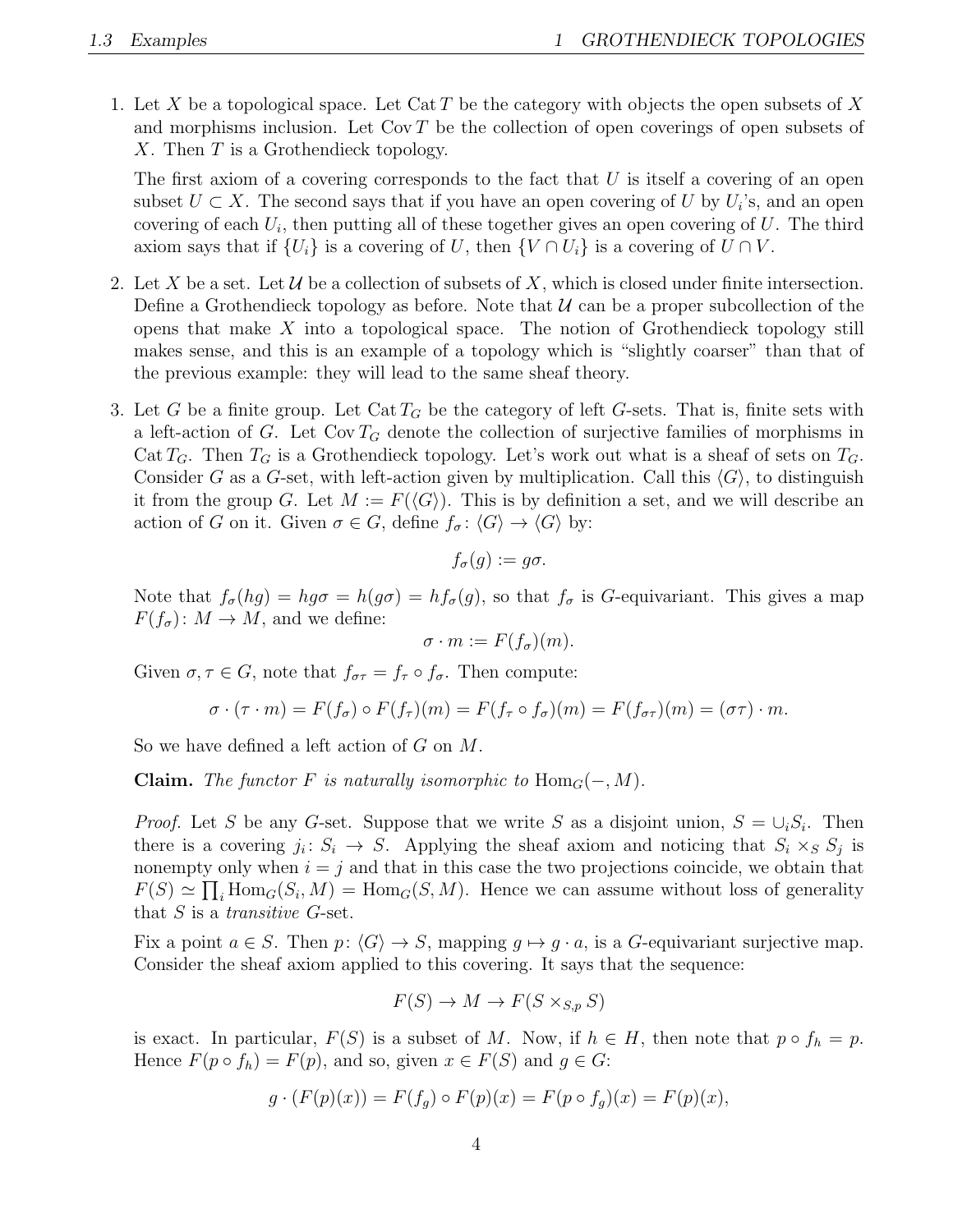hence the image of  $F(S)$  under the injective map  $\alpha$  lies in  $M<sup>H</sup>$ , the subset of elements of M fixed by  $H$ .

Claim. The image of  $F(S)$  under  $\alpha$  equals  $M<sup>H</sup>$ .

*Proof.* For this, we need to analyze the map  $F(\langle G \rangle \to F(\langle G \rangle \times_{S,p} \langle G \rangle)).$ 

**Claim.** The map  $\phi: \langle G \rangle \times_{S,p} \langle G \rangle \rightarrow \langle G \rangle \times H_0$  which sends  $(x, y)$  to  $(x, x^{-1}y)$  is a Gequivariant isomorphism (here  $H_0$  is the set H with trivial G-action).

*Proof.* First, note that if  $(x, y)$  is an element in the fiber product, then by hypothesis  $p(x) =$  $p(y)$ . That is  $x \cdot a = y \cdot a$ , and hence  $x^{-1}y$  fixes a. So the map is well defined. Now, let  $g \in G$ . Then:

$$
\phi(gx, gy) = (gx, (gx)^{-1}gy) = (gx, x^{-1}y),
$$

so that with the given G-actions,  $\phi$  is G-equivariant.

The two projections translate to the two maps  $\beta_1$ :  $\langle G \rangle \times H_0 \to \langle G \rangle$  and  $\gamma_1$ :  $\langle G \rangle \times H_0 \to \langle G \rangle$ given by  $\beta_1(g, h) = g$  and  $\gamma_1(g, h) = gh$ .

We apply again the sheaf action to the surjective family  $\{\iota_h: \langle G \rangle \to \langle G \rangle \times H_0\}_{h \in H}$  given by  $\iota_h(g) := (g, h)$ . This gives an exact sequence:

$$
F(\langle G \rangle \times H_0) \to \prod_{h \in H} F(\langle G \rangle) \to \prod_{h \in H} F(\langle G \rangle \times_{\iota_h} \langle G \rangle).
$$

The last term is what we have written because for  $h \neq h' \in H$ , the corresponding fiber product is the empty set. But the two projections

$$
\langle G \rangle \times_{\iota_h} \langle G \rangle \to \langle G \rangle
$$

are equal, since elements in the left-hand side look like pairs  $(x, y)$  such that  $(x, h) = (y, h)$ . That is, pairs in the diagonal! This makes the two maps induced when applying  $F$  to be the same, and hence:

$$
F(\langle G \rangle \times H_0) \cong \prod_{h \in H} F(\langle G \rangle).
$$

Finally, we have obtained:

$$
F(S) \to F(\langle G \rangle) \to \prod_{h \in H} F(\langle G \rangle).
$$

Now, note that  $p_1 \circ \iota_h = \text{Id}_{\langle G \rangle}$  and  $p_2 \circ \iota_h = f_h$ , that is multiplication by h on the right. Also,  $F(\iota_h) = \pi_h$ , the projection in to the h-component. Hence:

$$
F(p_1)(m) = (m, m, \dots, m), \qquad F(p_2)(m) = (h_1 m, h_2 m, \dots, h_t m). \qquad (1)
$$

Then, the values on which  $F(p_1)$  agrees with  $F(p_2)$  are the elements  $m \in M$  such that  $hm = m$  for all  $h \in H$ . That is, exactly  $M^H$ , as claimed.  $\Box$ 

 $\Box$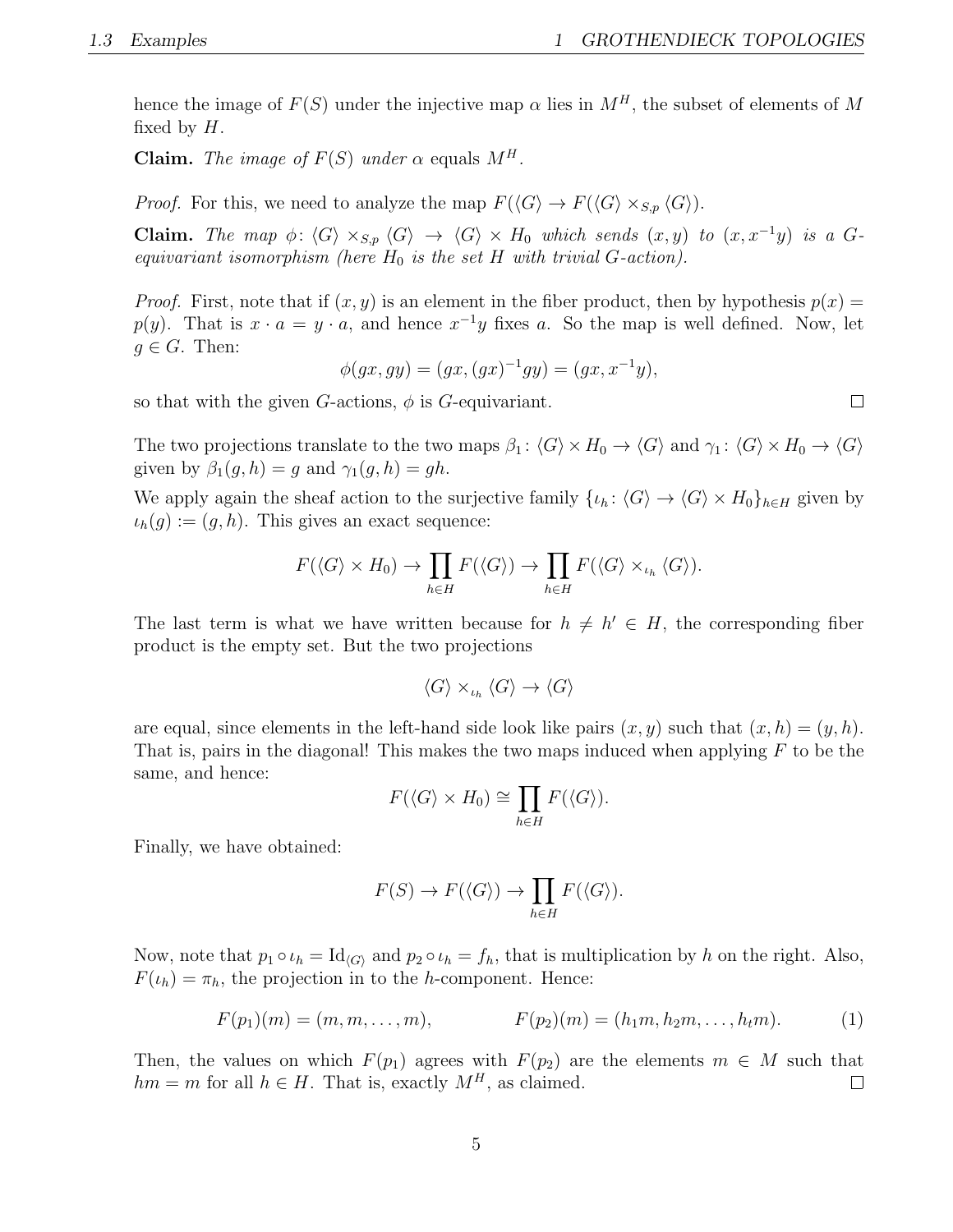We have proven so far that  $F(S) = M^H \cong Hom_G(S, M)$ , where the last isomorphism is given by  $m \mapsto [a \mapsto m]$ . The composition of the two identifications doesn't depend on which point a of S was chosen, and it is indeed functorial.  $\Box$ 

- 4. Consider the previous example. Let  $\text{Sh}(T_G)$  be the category of abelian sheaves on  $T_G$ . Its objects are the sheaves described in the previous example, but taking values on Ab, the category of abelian groups. The morphisms are morphisms of the underlying presheaves (that is, natural transformations of contravariant functors). Associated to an object F of  $\text{Sh}(T_G)$  one defines a G-set M as in the previous example. But since F takes values on Ab, the G-set M has an abelian group structure, and thus becomes a G-module. One then proves that this defines an equivalence of categories  $\mathbf{Sh}(T_G) \simeq \mathbf{Mod}_G$ , where  $\mathbf{Mod}_G$  is the category of G-modules. There is a "global sections" functor  $\Gamma: \mathbf{Sh}(T_G) \to \mathbf{Ab}$  which on objects maps  $F \mapsto F({*})$ . Also, there is a "G-invariants" functor  $(-)^{G}$ : Mod<sub>G</sub>  $\rightarrow$  Ab which to M it associates  $M<sup>G</sup>$ . We have seen that these two functors naturally isomorphic using the equivalence above. Therefore the right derived functors of  $\Gamma$  and of  $(-)^{G}$  are also naturally isomorphic. We conclude that the sheaf cohomology on this Grothendieck topology computes group cohomology in the usual sense. We thus recovered using sheaf theory, another notion which a priori has no connection to sheaf theory.
- 5. Let X be a Noetherian connected scheme. Let Cat  $T_{X<sup>et</sup>}$  denote the category of schemes Y of finite type and étale over X. Let  $Cov T_{X<sup>et</sup>}$  denote the collection of surjective families of morphisms indexed by a finite set. Then  $T_{X<sup>et</sup>}$  is a Grothendieck topology.

### 1.4 Questions

- Basic: Formulate the equivalence of the two definitions of Grothendieck topology, in the case of having fiber products.
- Challenge: In Grothendieck topologies there is a notion of slightly finer topology. Find its definition, and understand why this notion doesn't appear in classical topology.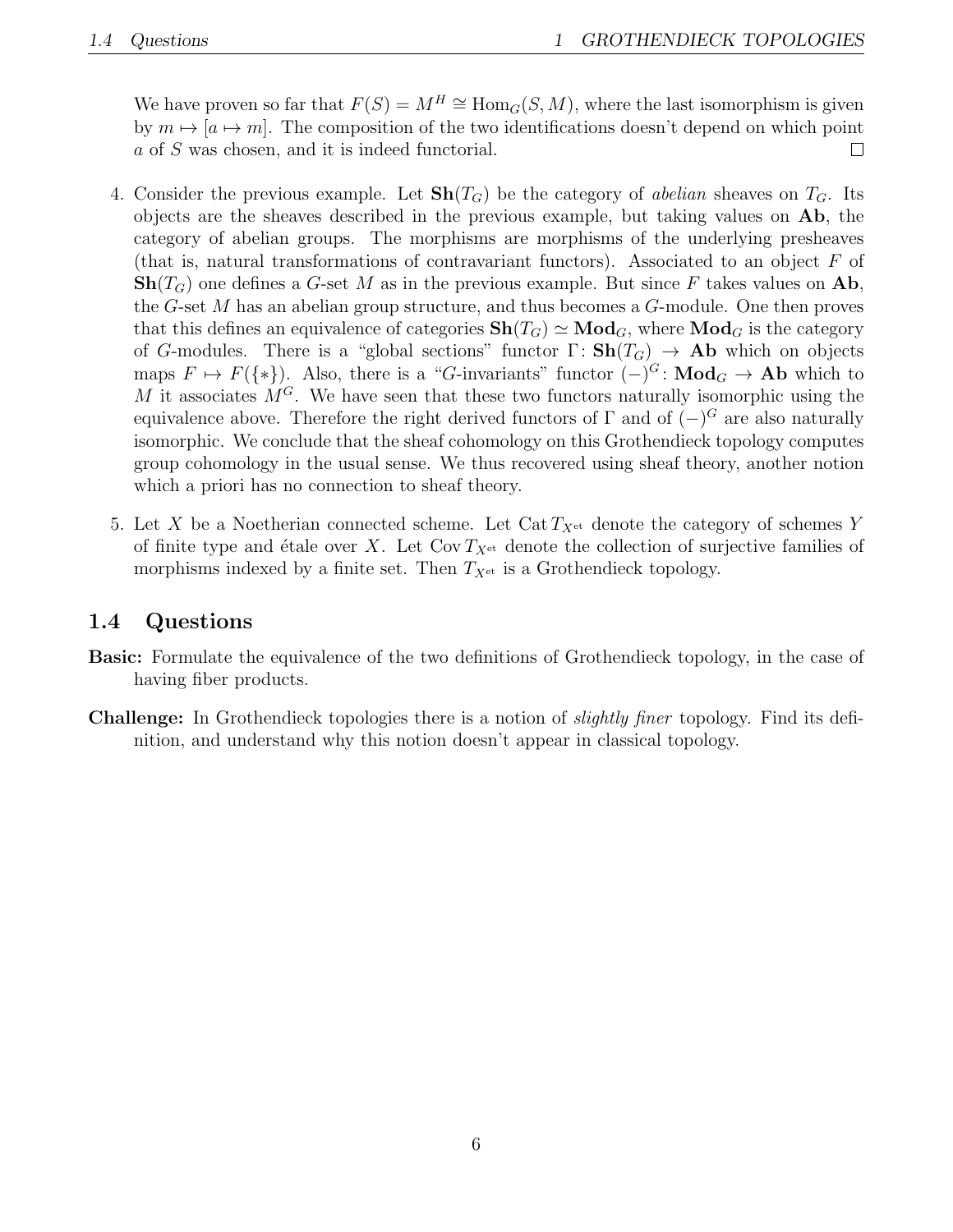## 2 Rigid topology

### 2.1 Recall of some definitions

Let K be a nonarchimedean valued field which is complete for a nontrivial valuation, and write  $\mathcal{O}_{K}$ for the valuation ring. If the residue field of K is of characteristic p, we suppose that  $|p| = 1/p$ . Let A be a K-affinoid algebra, and let  $X = M(A)$  be the max-spectrum of A. Recall that Xander defined the canonical topology on X. We'd like to recall the definitions of some important subsets of  $M(A)$  which are open in the canonical topology.

**Definition 2.1.** Let  $f_1, \ldots, f_r \in A$  and let  $g_1, \ldots, g_s \in A$ . A *Laurent domain* in X is a subset of the form

$$
X(f_1, \ldots, f_r, g_1^{-1}, \ldots, g_s^{-1}) = \{ x \in X \; : \; |f_i(x)| \le 1, \; |g_j(x)| \ge 1 \text{ for all } i, j \}.
$$

This notation does not reflect particularly well that we allow no  $g_j$ 's to appear in a Laurent domain. In such cases, the set is also called a *Weierstrass domain* and denoted

$$
X(f_1, \ldots, f_r) = \{ x \in X \; : \; |f_i(x)| \le 1 \text{ for all } i \}.
$$

Finally let  $f_0, f_1, \ldots, f_r \in A$  generated the unit ideal of A. Then the set

$$
X(f_1/f_0, \ldots, f_r/f_0) = \{ x \in X : |f_i(x)| \le |f_0(x)| \}
$$

is called a rational domain in X.

These sets can be shown to be open in the canonical topology, and in fact, they are admissible open subsets. We'll recall the definition of admissibility in a moment, but we'd first like to give some examples.

**Example.** For simplicity suppose that  $\mathbb{K} = \mathbb{C}_p$ . Take  $A = \mathbb{K}\langle X \rangle$  and consider the functions  $f = (X - a)/p^n$  for some  $a \in \mathcal{O}_{\mathbb{K}}$  and  $n \geq 0$ . Let  $g_j = (X - b_j)/p^m$  for some  $b_1, \ldots, b_s \in \mathcal{O}_{\mathbb{K}}$ and  $m \geq 0$ . Then if we identify X with the unit ball in K, which we are free to do thanks to the assumption  $\mathbb{K} = \overline{\mathbb{K}}$ , then

$$
X(f, g_1^{-1}, \dots, g_s^{-1}) = \{ z \in \mathcal{O}_{\mathbb{K}} : |z - a| \leq 1/p^n, |z - b_j| \geq 1/p^m \text{ for all } j \}.
$$

If  $m \geq n$  and the points  $b_j$  are inside the ball  $|z - a| \leq p^n$ , then this set looks like a closed ball with disks removed about each  $b_j$ .

**Example.** This example shows why the assumption that  $f_0, \ldots, f_r \in A$  are relatively prime is necessary to ensure that the corresponding rational domain is open in the canonical topology. Take K to be algebraically closed and  $A = K\langle X \rangle$ , and put  $f_0 = X$  and  $f_1 = X^2$ . These are not relatively prime in A. Note that

$$
\{z\in\mathcal{O}_{\mathbb{K}}\;:\;|z^2|\leq|z|\}=\{0\}\amalg\{z\in\mathcal{O}_{\mathbb{K}}\;:\;|z|=1\}.
$$

If this were an open subset, it would imply that  $\{0\}$  is open, hence that the topology on K is discrete. This is contrary to our assumptions on K.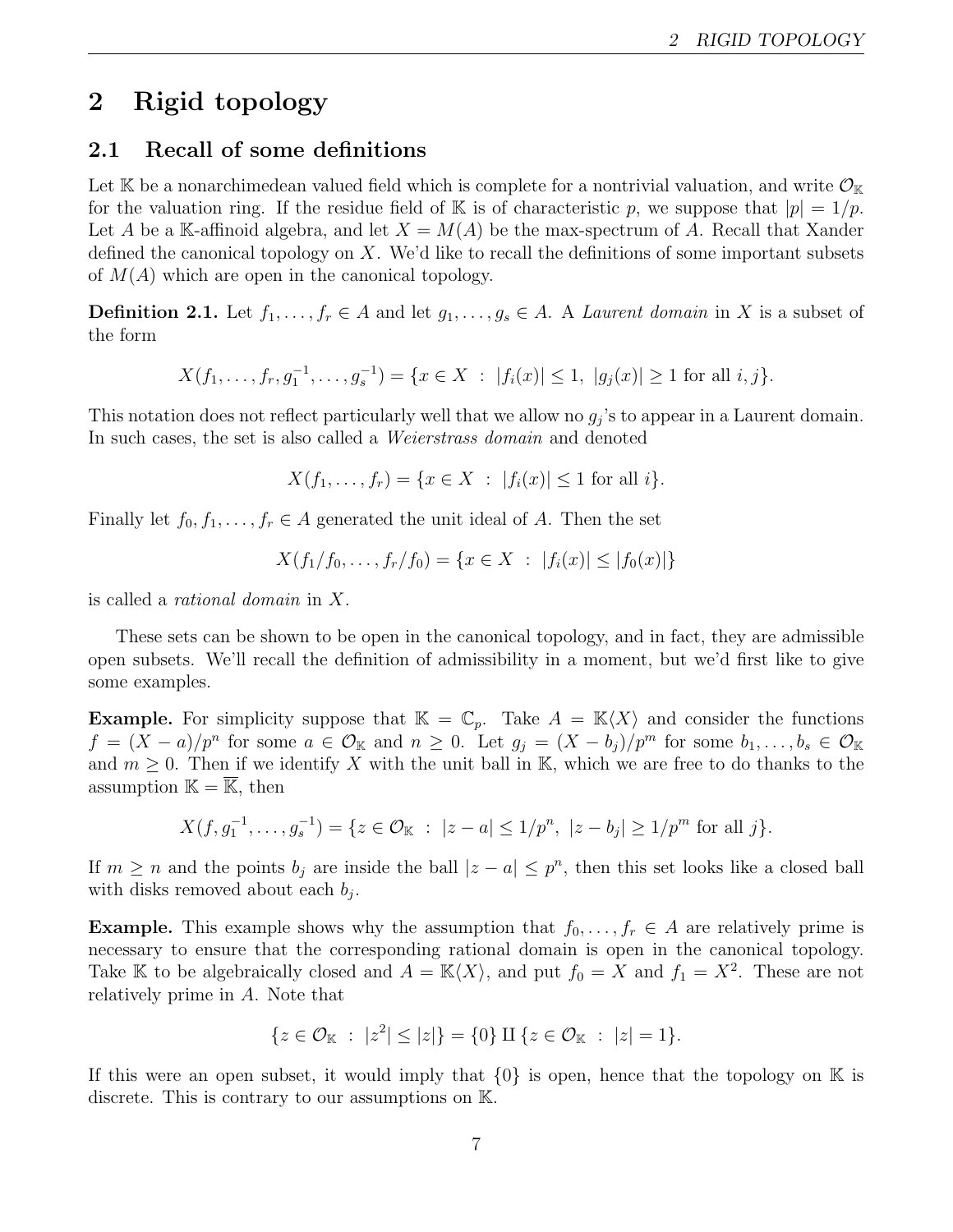We now wish to recall the important notion of an affinoid subdomain of X.

**Definition 2.2.** A subset  $U \subseteq X$  is called an *affinoid subdomain* if there exists a morphism of affinoid K-spaces  $\iota: X' \to X$  such that  $\iota(X') \subseteq U$  and such that the following universal property holds: every morphism of affinoid K- spaces  $\phi: Y \to X$  which lands in U admits a unique factorization through  $\iota: X' \to X$ .

It turns out that if U is an affinoid subdomain, and  $\iota: X' \to X$  is the corresponding map of affinoid K-spaces, then  $\iota$  identifies X' with U. This identification is a homeomorphism with respect to the canonical topologies on X and X'. If B is the affinoid algebra of  $X'$ , so that  $X' = M(B)$ , then B is uniquely determined up to unique isomorphism, thanks to the universal property defining U. We will thus identify U with  $X'$  and, following Conrad, let  $A_U$  denote the affinoid algebra defining U. We thus have an association  $U \mapsto A_U$  which is in fact a sheaf on the "weak Grothendieck topology" of  $X$ ; the next section will make this discussion precise.

One can show that Laurent and rational domains are examples of affinoid subdomains. Last time Xander wrote down the affinoid algebra of a Laurent or rational domain. It turns out that every affinoid subdomain is open in the canonical topology.

The following result is sometimes useful, but is not easy to prove. For details see section 1.8 of the Bosch notes on rigid geometry.

**Theorem 2.3** (Gerritzen-Grauert). If X is an affinoid K-space, then every affinoid subdomain of X can be expressed as a finite union of rational subdomains.

We will see an application of this theorem in the proof of Tate's acyclicity theorem below.

### 2.2 Weak Grothendieck topology

Let  $X = M(A)$  be an affinoid K-space. We begin this section by using affinoid subdomains to define a Grothendieck topology on X.

**Definition 2.4.** The *weak Grothendieck topology* on X consists of the following data: the category underlying the weak topology has as objects all affinoid subdomains of  $X$ , and inclusions as morphisms. The coverings are finite families  $(U_i \to U)_{i \in I}$  of affinoid subdomains such that  $U =$  $\bigcup_i U_i.$ 

This topology is sufficient for defining a sheaf of affinoid functions on an affinoid space. It is not sufficient, however, if one wishes to glue affinoid pieces to make general rigid spaces. This is why one calls it the *weak* Grothendieck topology. Below we will examine the example of the open unit ball in K. It is not affinoid, hence not admissible open in the weak Grothendieck topology, but it will be seen to be an admissible open in the strong Grothendieck topology. Any theory of rigid geometry should be sufficiently flexible to handle as natural a space as the open unit ball. This gives one concrete reason why the weak topology is not good enough for our purposes.

This begs the questions of why one would consider the weak topology at all. Conrad skirts the issue entirely in his article. One reason is as follows: it is easy to define a presheaf of affinoid functions on X by setting  $\mathcal{O}_X(U) = A_U$  for every affinoid subdomain U of X. It is not clear that this is a sheaf for the weak topology, but it turns out to be the case. This is the content of Tate's acyclicity theorem. One can then show, in an entirely formal manner, that since the "strong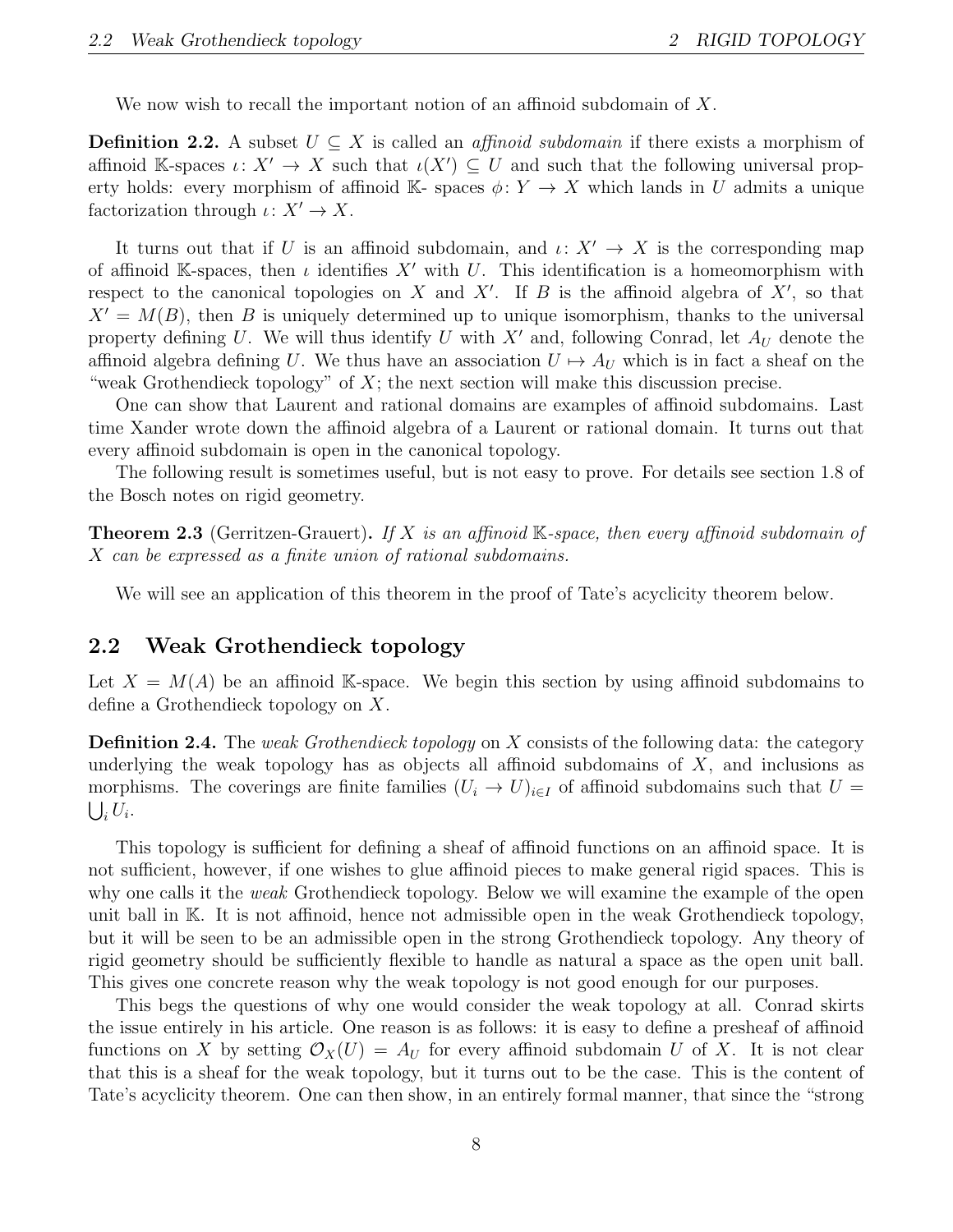Grothendieck" topology on  $X$  is not too different from the weak topology. More precisely, one can show that each sheaf on the weak topology extends uniquely to a sheaf on the strong topology. Thus, if one were to omit discussion of the weak topology in an exposition of rigid geometry, one would be forced to define the sheaf  $\mathcal{O}_X$  directly on the strong topology, and then also argue that it is indeed a sheaf. I've never seen this done directly; in most expositions, for instance [BGR84] and [FVDP04], one travels a detour through the weak topology to obtain the sheaf of rigid analytic functions on an affinoid space.

This should not seem so strange. This mirrors one possible exposition of scheme theory. One of the first challenges of that theory is to define a sheaf of regular functions on an affine scheme. Let  $Y = \text{Spec}(B)$  be an affine scheme. Let  $\mathcal B$  denote the basis for the Zariski topology consisting of the basic open subsets of  $Y$ ,

$$
\mathcal{B} = \{ Y_f : f \in B \}.
$$

One can then define a "B-sheaf" on Y by putting  $\mathcal{O}_Y(Y_f) = B_f$ . This is nothing but a sheaf in the Grothendieck topology on Y given by the open subsets in  $\mathcal{B}$ . Then one can argue that such a sheaf extends uniquely to a sheaf on Y in the full Zariski topology. This is precisely the same argument that is used to prove that a sheaf on the weak Grothendieck topology of an affinoid space extends uniquely to a sheaf on the strong topology.

### 2.3 Tate's acyclicity theorem

The sole purpose of this section is to give an outline of the proof of the following theorem, first proved by Tate in his paper "Rigid analytic spaces".

**Theorem 2.5** (Tate's acyclicity theorem). Let X be an affinoid K-space. The presheaf  $\mathcal{O}_X$  is a sheaf for the weak Grothendieck topology.

Tate proved slightly more than what is stated above. He proved that the Cech complex of such a covering with values in the presheaf  $\mathcal{O}_X$  is acyclic. Since the sheaf exact sequence consists of the first terms of the augmented Cech complex, this acyclicity implies that  $\mathcal{O}_X$  is a sheaf. To be precise, Tate only proved this for Laurent domains, which he called special affine subsets of X, and finite coverings by Laurent domains. At the time he was lacking the technology of the Gerritzen-Grauert theorem, which allows one to extend Tate's proof to the weak Grothendieck topology. We outline the steps involved in the proof as presented in section 1.9 of the Bosch notes.

Outline of proof. Given an affinoid subdomain of  $U \subseteq X$  and a finite covering by affinoid subdomains  $U_i \to U$ , such that  $U = \bigcup_i U_i$ , one must show that the sequence

$$
0 \to \mathcal{O}_X(U) \to \prod_{i \in I} \mathcal{O}_X(U_i) \to \prod_{i,j \in I} \mathcal{O}_X(U_i \cap U_j)
$$

is exact.

1. Bosch first defines a particular type of covering by rational subdomains, called a rational *covering.* If  $f_0, \ldots, f_r \in A_U$  is a collection of functions which generate the unit ideal, then the rational subdomains

$$
U_i = U(f_0/f_i, \ldots, f_r/f_i), \quad i = 0, \ldots, r
$$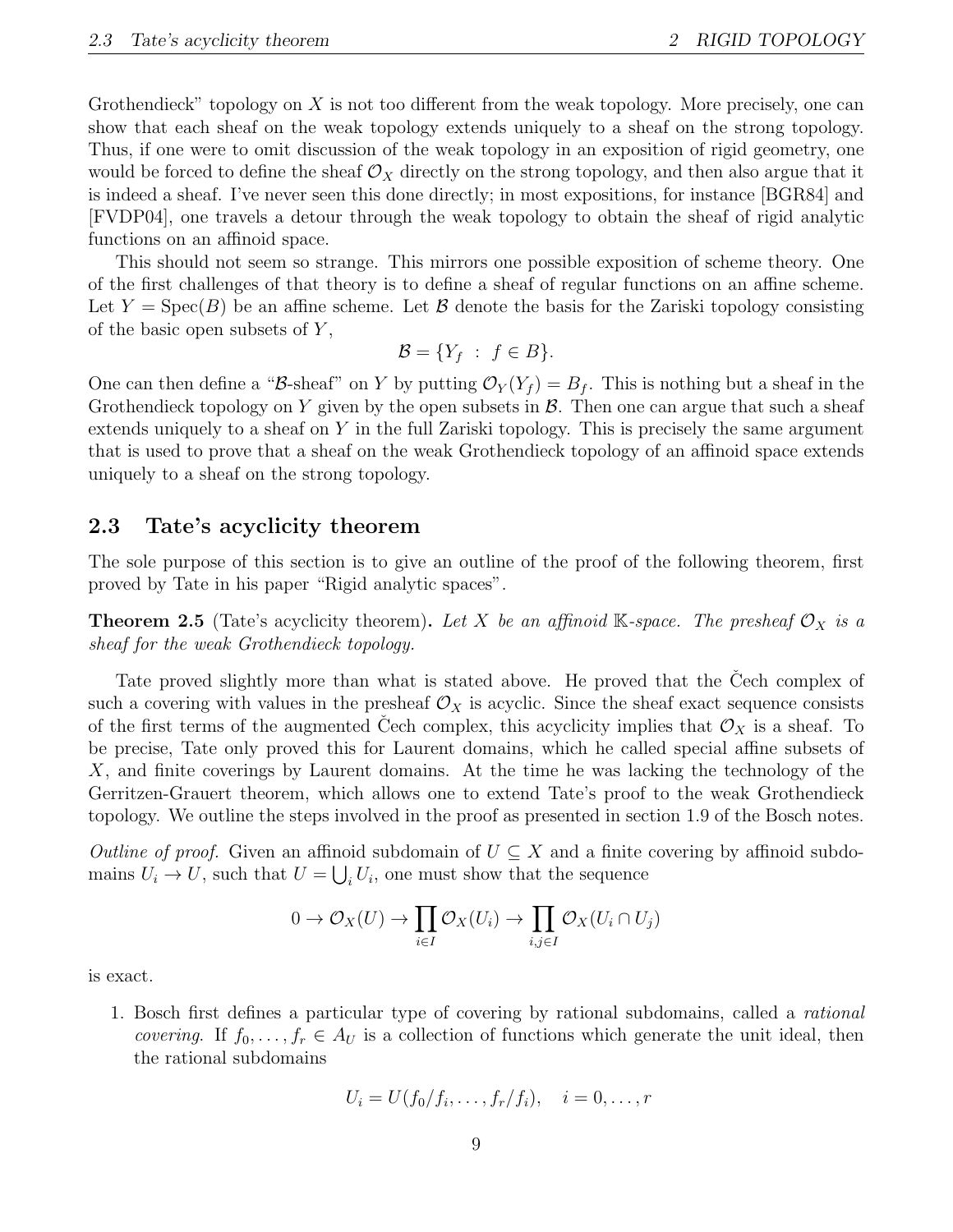give a finite covering  $(U_i \to U)_{i=0}^r$  of U. Then using the Gerritzen-Grauert theorem, the problem is reduced to considering such a rational covering.

- 2. Reduce from considering rational coverings to considering Laurent coverings. From this point onward, the proof follows Tate's original argument.
- 3. Use induction to reduce to the case of considering a Laurent covering of the type  $U(f)$ ,  $U(f^{-1})$ for a single  $f \in A_U$ .
- 4. In this case, carry out the computation by brute force. This means showing that the sequence

 $0 \to A_U \stackrel{\varepsilon}{\to} A_U \langle f \rangle \times A_U \langle f^{-1} \rangle \stackrel{\delta}{\to} A_U \langle f, f^{-1} \rangle,$ 

where  $\varepsilon(f) = (f|_{U(f)}, f|_{U(f^{-1})})$  and  $\delta(f, g) = f|_{U(f, f^{-1})} - g|_{U(f, f^{-1})}$  is exact.

 $\Box$ 

### 2.4 Strong Grothendieck topology

In this final section we define the strong Grothendieck topology, to pave the way for the construction of global rigid spaces by glueing.

**Definition 2.6.** Let  $X = M(A)$  be an affinoid K-space. Then the *strong Grothendieck topology* on X consists of the following data:

- 1. A subset  $U \subseteq X$  is said to be *admissible open* if there is a covering, possibly infinite,  $U = \bigcup_{i \in I} U_i$  such that each  $U_i \subseteq X$  is an affinoid subdomain, and the covering satisfies the following property: for every morphism of affinoid K-spaces  $\phi: Z \to X$  such that  $\phi(Z) \subseteq U$ , the covering  $(\phi^{-1}(U_i))_{i\in I}$  admits a refinement which is a *finite* covering of Z by affinoid subdomains. The underlying category of the strong Grothendieck topology is the collection of admissible open subsets of X with inclusions as morphisms.
- 2. A covering  $V = \bigcup_{j \in J} V_j$  of an admissible open subset  $V \subseteq X$  is said to be *admissible* if each  $V_j$  is an admissible open subset of X and if for each morphism of affinoid K-spaces  $\phi: Z \to X$ such that  $\phi(Z) \subseteq V$ , the covering  $(\phi^{-1}(V_j))_{j \in J}$  of Z admits a refinement which is a finite covering of Z by affinoid subdomains. The coverings in the strong Grothendieck topology are the admissible coverings.

Note that since an arbitrary union of affinoid subdomains need not itself be affinoid, admissible subsets of X are not necessarily affinoid. The strong topology does have the property that a finite union of affinoid subdomains is at least admissible open. We close by stating some facts about the strong topology, and then a key example.

- 1. The strong Grothendieck topology is "finer" than the Zariski topology, in the sense that every open subset in the Zariski topology is admissible open, and every covering of a Zariski open by Zariski opens is an admissible covering.
- 2. Every sheaf on the weak Grothendieck topology extends uniquely to a sheaf on the strong Grothendieck topology. In particular, there is a sheaf of regular functions  $\mathcal{O}_X$  on the strong Grothendieck topology such that for any affinoid subdomain of X, one has  $\mathcal{O}_X(U) = A_U$ .